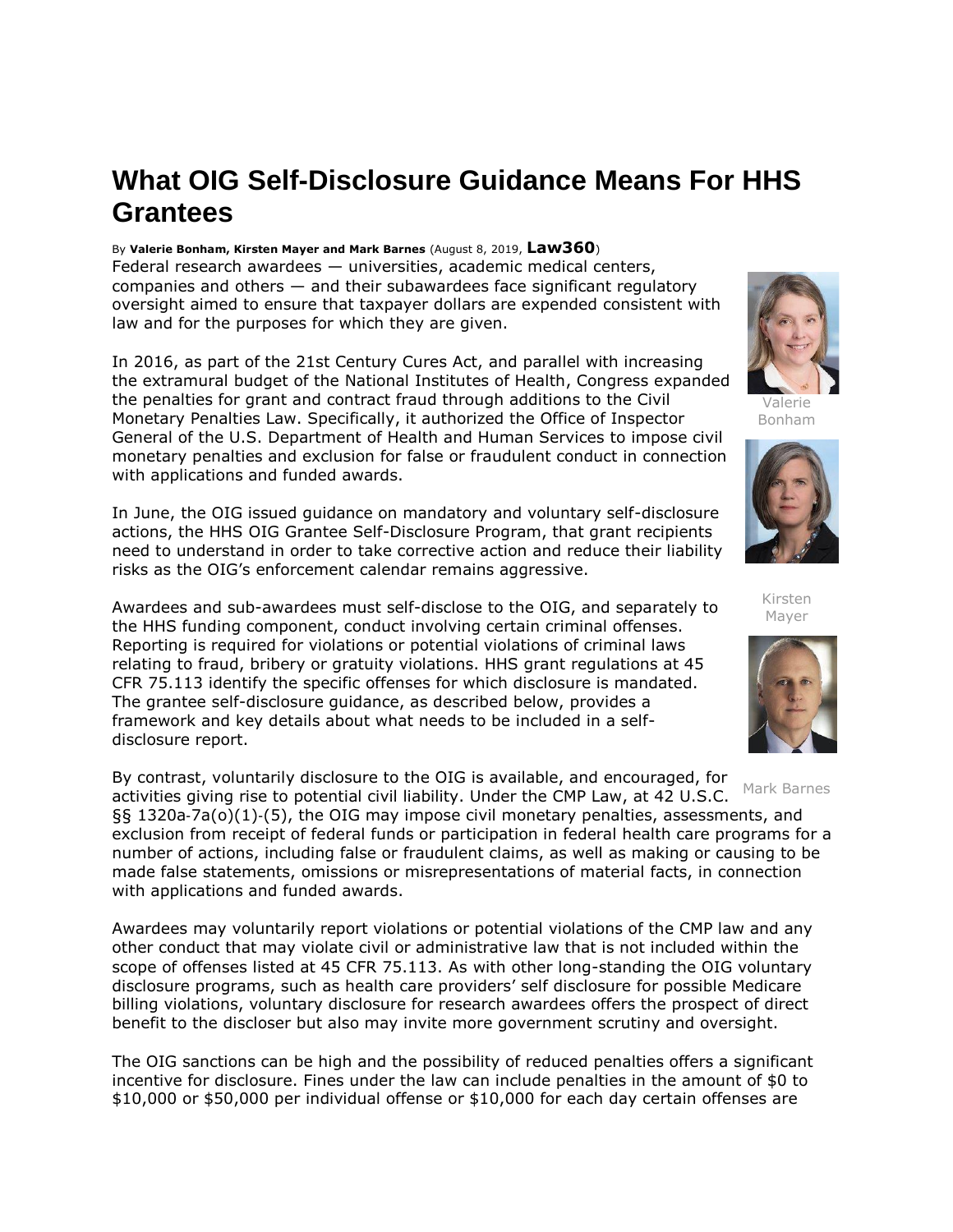concealed, depending on the circumstances, and additional damages of up to three times the government's actual losses for some claims. The OIG may also exercise its administrative federal health care program exclusion authority, which is often the more significant threat to awardees' operations. For a university, academic medical center or investigator, the prospect of exclusion from receiving federal awards, even if temporary, can be devastating.

Voluntary disclosure offers the possibility of mitigating and minimizing these risks. It can yield lower monetary penalties, often half or two-thirds of the treble damages the OIG is authorized to seek. Benefits also include a presumption against an integrity agreement (and its often increased compliance, auditing and disclosure duties) in exchange for the OIG's releasing its exclusion authority; and the prospect of support to reach a global settlement of any related claims with the [U.S. Department of Justice](https://www.law360.com/agencies/u-s-department-of-justice) and the HHS funder, e.g., for potential False Claims Act and/or criminal claims.

As an added incentive, voluntary disclosers may be better positioned to manage the process and narrative as regards any particular conduct concerns rather than entirely responding to claims made first by whistleblowers or government investigators. Additionally, selfdisclosure and a negotiated settlement may help to raise the profile of certain issues across an institution and, thereby, reduce the probability of more significant, future errors or misconduct.

Voluntary disclosure also carries risks. For example, following disclosure the government may ask for additional investigation, including expansion to other awards involving the same personnel or research team members, as well as deeper investigation into the individuals involved in the reported conduct. The OIG will want to know details about the process and scope of review undertaken to identify the reportable conduct and what corrective actions have been planned, undertaken and completed. After disclosure, the OIG typically will seek to resolve most cases through a negotiated settlement with the discloser. Success will depend upon the severity and scope of misconduct at issue, as well as the adequacy of the review and corrective action plan.

Before making a disclosure, and after a reportable event is identified, the institution is expected to investigate and assess potential government losses, undertake corrective action and prepare a written report in accord with the requirements the OIG has set forth in the grantee self-disclosure guidance and the checklist the OIG provides with it. For example, disclosures should include:

- Descriptions of the recipient and the disclosing party, the award or awards at issue, the funding agency or agencies, including whether disclosure has been or will be made to them and names of grant officers, and the funds involved, including costs to the government and methodology for determining them.
- A description of the conduct at issue and corrective actions taken, with specifics relating to who, what, when and where, as well as the criminal, civil or administrative laws potentially violated. This should include any known investigations or inquiries into the matter from other federal, state or local government agencies, with contact information for those agencies where applicable.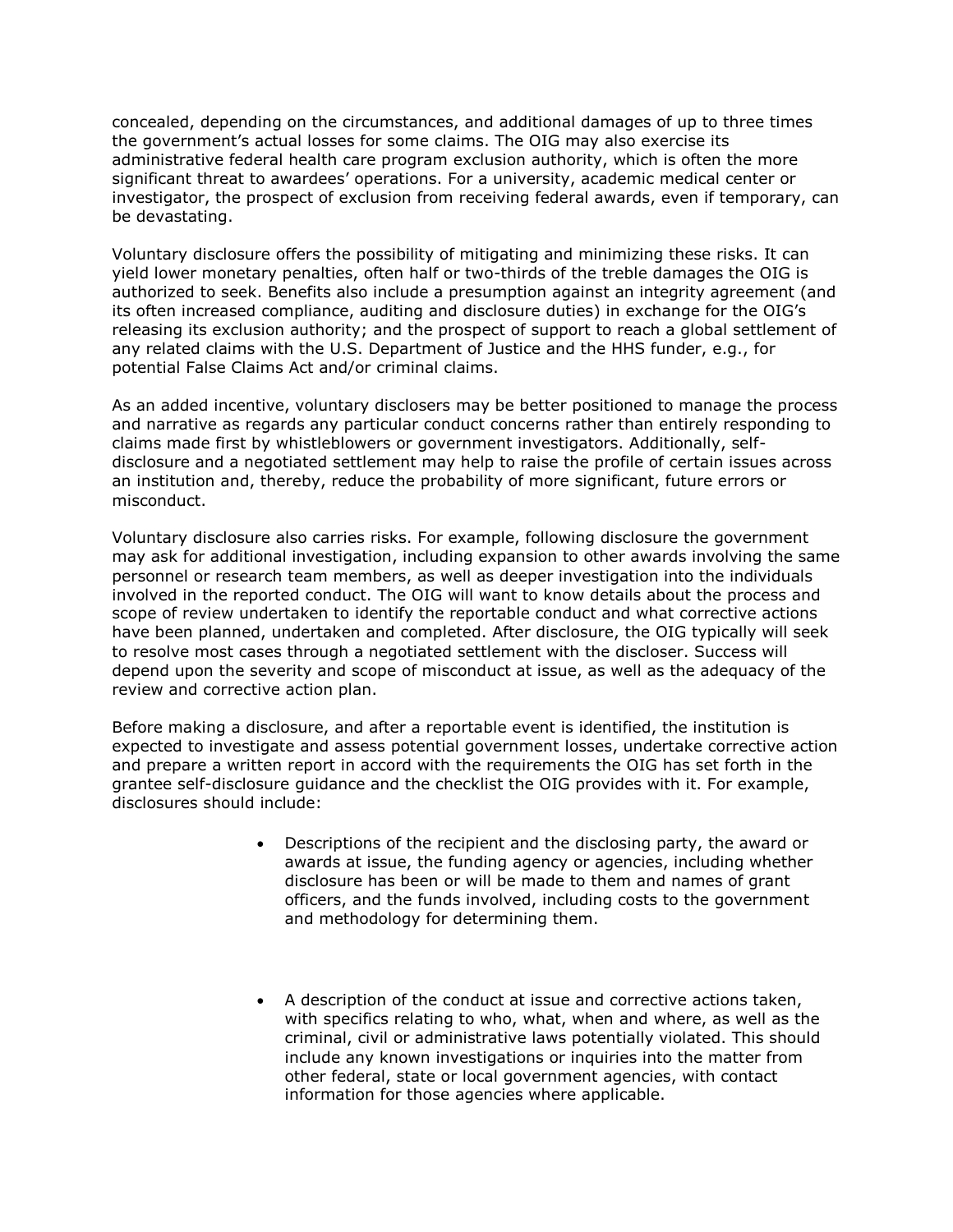- A list of all federal agencies providing any support to the discloser.
- The name of an individual authorized to enter into a settlement agreement on behalf of the discloser and a certification by the discloser, or their authorized representative that the disclosure "contains truthful information and is based on a good faith effort to bring the matter" to the OIG.

A self-disclosure report needs to identify the legal obligation and potential violation or violations giving rise to the report. Additionally, in preparing an investigation plan of possible misconduct and reportable events, as well as subsequent corrective actions, awardees need to be complete and anticipate the questions the OIG may have in its effort to assure that the covered conduct has been thoroughly investigated and remediated. Disclosers must be willing to cooperate with the OIG as the review process unfolds. While there may be some room to negotiate, awardees and sub-awardees preparing disclosures must be able to demonstrate their commitment to compliance as well as the objectivity and thoroughness of their review.

With research grant issues being a relatively new category of compliance concerns for the OIG to address through its CMP arsenal, it is too soon to assess how effective and useful the self-disclosure program will be. At present, the OIG's grantee self-disclosure website lists only three grantee self-disclosure settlements, beginning in December 2018 and most recently in June 2019.[1] Two of these cases involve relationships with excluded or debarred individual, including one for penalties of less than \$50,000 to a university in connection with an NIH award. The third involves penalties of less than \$5000 for drawing down funds for mileage reimbursement in conflict with the grant terms and conditions.

While these cases are too few to draw a clear picture of how the OIG will enforce its CMP authorities for research grants, the OIG's FY2020 congressional justification for funding once again includes grant and contract programs among its "key oversight" areas for the coming year. It describes the OIG's plans to undertake enforcement actions that will "include growing its grants and contracts CMP program," which, in turn, will be based at least in part on expanded data analytics tools to detect oversight problems.[2]

The OIG's emphasis on data tools, as well as the preponderance of known cases involving debarred or excluded individuals, highlights that awardees' risks for grant fraud and misconduct may sometimes be "hiding in plain sight." This means that awardee institutions need to continue to monitor the field for best practices and, upon identification of a possibly reportable event or events, evaluate voluntary self-disclosure as an opportunity to manage and mitigate risk.

As federal research funding increases in 2020, with the NIH expected to receive again significant extramural award monies, attention on these issues is not likely to recede. Voluntary self-disclosure remains both a legal and a business decision that needs to be weighed carefully in light of both the underlying legal obligation, as well as the risks and benefits it presents for the institution.